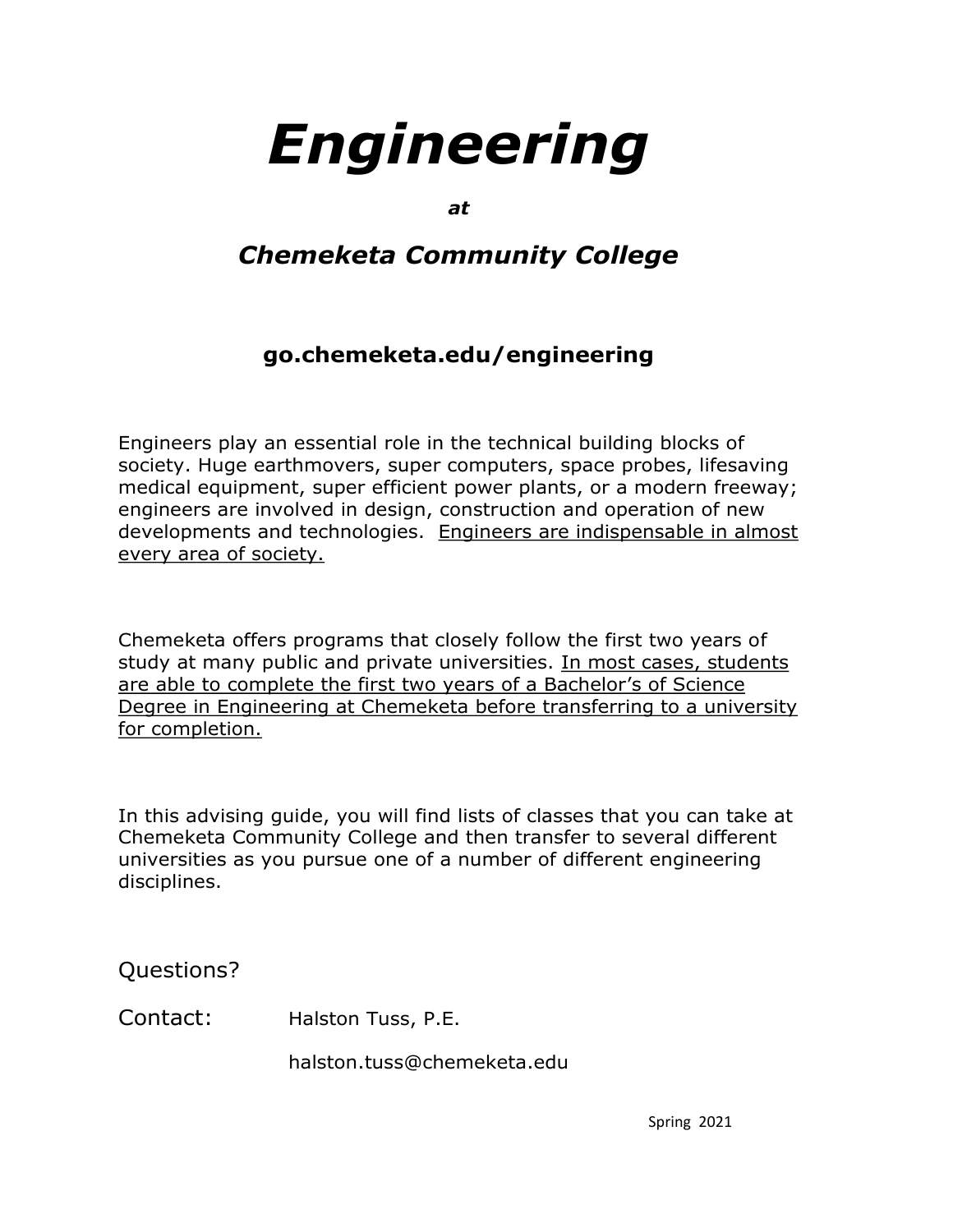# **Answers to Important Questions:**

# **How do I know I would like engineering?**

Most engineers enjoy solving problems and helping people. Typical engineers like to plan or design and then build things. Having math and science skills or the willingness to learn these is also important.

# **What classes should I take while at Chemeketa?**

On the following pages you will find several lists of classes that you can take at Chemeketa to complete the first two years of many engineering disciplines before transferring to a variety of universities.

# **What if the kind of engineering I want to study is not listed or available?**

If the following pages do not contain a program of study for the kind of engineering discipline that you want to pursue it may, in many cases, be a simple manner of contacting an engineering advisor (Halston Tuss, P.E. halston.tuss@chemeketa.edu) to have a curriculum constructed for your particular engineering discipline. If the engineering discipline is not offered at an Oregon university then you might consider an alternative. For example, structural engineering is usually studied as a subcategory of civil engineering. Automotive engineering and robotics are often covered by mechanical or electrical engineering classes depending on the specialty.

# **Do I have to be accepted into the program at Chemeketa?**

No, as long as you are a registered Chemeketa student and meet the class prerequisites you can start taking engineering classes.

# **If I need help with my schedule whom should I talk to?**

Students are strongly encouraged to stay in contact with an engineering advisor at Chemeketa (Halston Tuss, P.E. halston.tuss@chemeketa.edu) in addition to an advisor at the school where they intend to transfer. See attached pages for contact information. Proper advising is very important because many classes have very restrictive prerequisites and many classes are only offered one time per year.

#### **What if I am not ready to start with MTH251?**

Students may start the program with MTH112 in place of MTH251. The student will then have to catch up by taking MTH253 the following summer if it is required.

# **What degree do I get at Chemeketa?**

The class lists on the following pages do not, in most cases, satisfy the requirements for any associate degree through Chemeketa. Most engineering students simply transfer credits to the university on the way to a bachelor's degree. Students that want to pursue an associate degree through Chemeketa are encouraged to contact an advisor.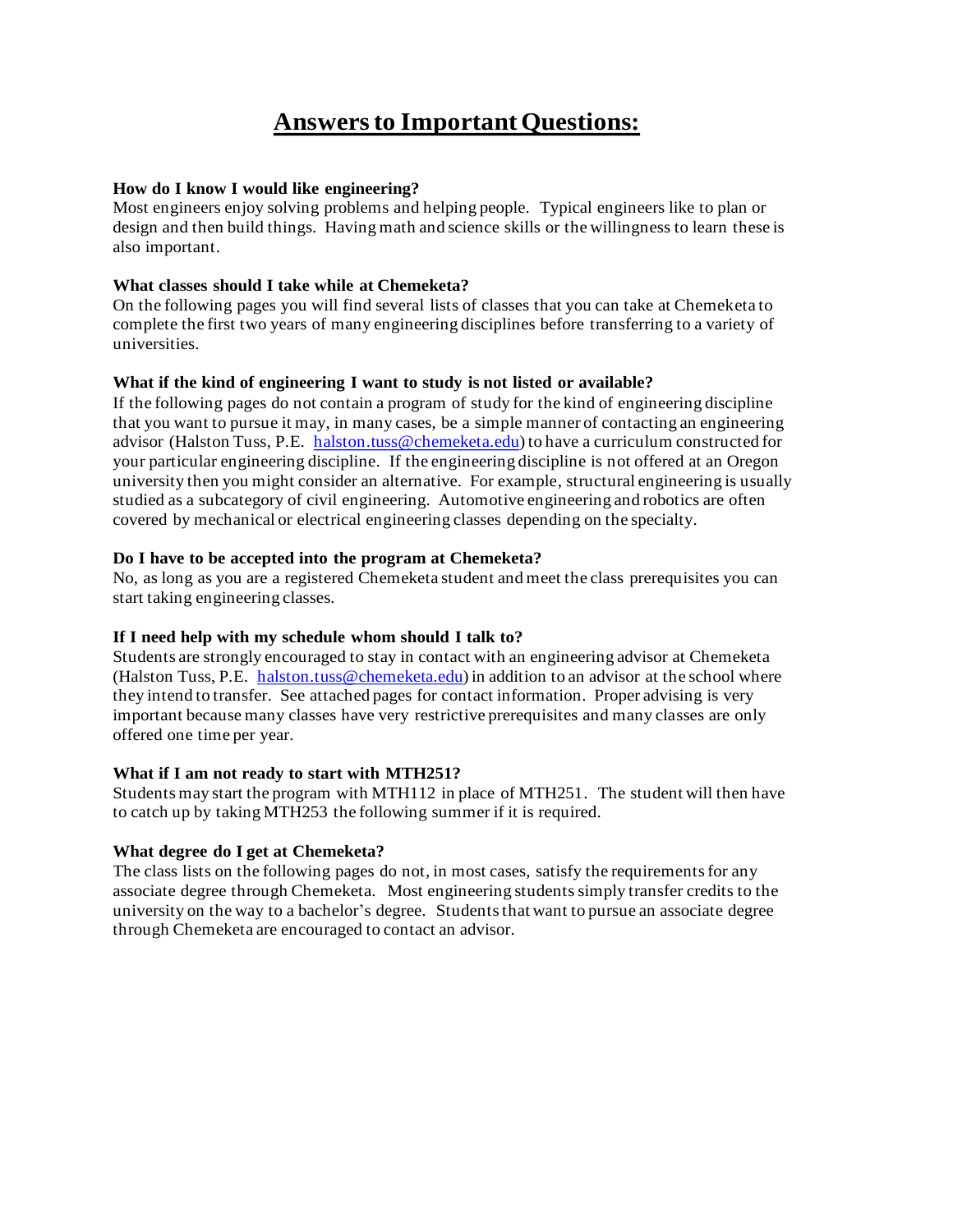### **CHEMEKETA COMMUNITY COLLEGE classes for transfer to PORTLAND STATE UNIVERSITY Transfer Engineering Guide**

|               | <b>CIVIL ENGINEERING</b> |                     |                  |                | ELEC. ENGINEERING MECH. ENGINEERING |                | <b>ENVIRO. ENGINEERING COMP. ENGINEERING</b> |                |                  |                                  |
|---------------|--------------------------|---------------------|------------------|----------------|-------------------------------------|----------------|----------------------------------------------|----------------|------------------|----------------------------------|
|               | <b>COURSE</b>            | <b>CR</b>           | <b>COURSE</b>    | <b>CR</b>      | <b>COURSE</b>                       | <b>CR</b>      | <b>COURSE</b>                                | <b>CR</b>      | <b>COURSE</b>    | <b>CR</b>                        |
| <b>FALL</b>   | CH221                    | $5\overline{5}$     | CH221            | 5 <sub>l</sub> | CH221                               | 5 <sub>l</sub> | CH221                                        | 5 <sub>l</sub> | CH221            | 5                                |
|               | GE101                    | $\overline{3}$      | GE101            | 3              | GE101                               | $\overline{3}$ | GE101                                        | 3              | GE101            | $\overline{3}$                   |
|               | MTH251                   | $\overline{5}$      | <b>HUM or SS</b> |                | MTH251                              | $\overline{5}$ | MTH251                                       | 5              | <b>MTH251</b>    | $\overline{5}$                   |
|               | HUM or SS                |                     | <b>MTH251</b>    | 5              | HUM or SS                           |                | HUM or SS                                    |                | <b>HUM or SS</b> |                                  |
| WINTER        | <b>CH222</b>             | 5 <sub>5</sub>      | GE102            | 3              | CH222                               | 5              | CH222                                        | 5              | GE102            | 3                                |
|               | GE102                    | 3                   | <b>MTH252</b>    | 5              | GE102                               | 3              | GE102                                        | 3              | <b>MTH252</b>    | $\overline{5}$                   |
|               | EGR248*                  | $\overline{3}$      | <b>WR121</b>     | 4              | EGR248*                             | $\overline{3}$ | EGR248*                                      | 3              | <b>WR121</b>     | 4                                |
|               | <b>MTH252</b>            | 5                   | HUM or SS        |                | <b>MTH252</b>                       | 5 <sup>1</sup> | <b>MTH252</b>                                | 5              | HUM or SS        |                                  |
|               | WR121                    | 4                   |                  |                |                                     |                | <b>WR121</b>                                 | 4              |                  |                                  |
| <b>SPRING</b> | COMM111                  | 4                   | <b>COMM111</b>   | 4              | COMM111                             | 4              | COMM111                                      | 4              | COMM111          | 4                                |
|               | <b>MTH253</b>            | 4                   | <b>MTH253</b>    | 4              | <b>WR121</b>                        | 4              | <b>MTH253</b>                                | 4              | <b>MTH253</b>    | 4                                |
|               | WR227                    | 4                   | HUM or SS        |                | HUM or SS                           |                | <b>WR227</b>                                 | 4              |                  |                                  |
|               | HUM or SS                |                     |                  |                |                                     |                |                                              |                |                  |                                  |
|               | SEE NOTE #1              |                     | SEE NOTE #1      |                | SEE NOTE #1                         |                | SEE NOTE #1                                  |                | SEE NOTE #1      |                                  |
| <b>FALL</b>   | <b>MTH254</b>            | 5                   | <b>EGR201</b>    | 4              | <b>EGR201</b>                       | $\overline{4}$ | <b>MTH254</b>                                | 5              | <b>EGR201</b>    | 4                                |
|               | <b>EGR211</b>            | $\overline{4}$      | <b>MTH254</b>    | 5              | <b>MTH254</b>                       | 5              | <b>EGR211</b>                                | 4              | CS161            | 4                                |
|               | PH211                    | 5                   | PH211            | 5              | <b>EGR211</b>                       | 4              | PH211                                        | 5              | PH211            | 5                                |
|               | HUM or SS                |                     | CS161            | 4              | PH211                               | 5              |                                              |                |                  |                                  |
|               | SEE NOTE #3              |                     | SEE NOTE #2      |                |                                     |                | SEE NOTE #3                                  |                | SEE NOTE #2      |                                  |
| WINTER        | <b>EGR212</b>            | $\overline{4}$      | <b>EGR202</b>    | 4              | <b>EGR212</b>                       | 4              | <b>EGR212</b>                                | 4              | <b>EGR202</b>    | 4                                |
|               | PH212                    | 5                   | PH212            | 5              | PH212                               | 5              | PH212                                        | 5              | PH212            | 5                                |
|               | HUM or SS                |                     | HUM or SS        |                | HUM or SS                           |                | HUM or SS                                    |                | CS162            | 4                                |
|               |                          |                     | CS162            | 4              |                                     |                | SEE NOTE #4                                  |                |                  |                                  |
|               | <b>MTH256</b>            | $\overline{4}$      |                  | 4              | MTH256                              | 4              | <b>MTH256</b>                                |                | <b>EGR203</b>    |                                  |
| <b>SPRING</b> |                          |                     | <b>EGR203</b>    |                |                                     |                |                                              | 4              |                  | 4                                |
|               | <b>EGR213</b>            | 4<br>$\overline{5}$ | <b>MTH256</b>    | 4              | EGR213                              | 4              | <b>EGR213</b>                                | 4              | <b>MTH256</b>    | $\overline{a}$<br>$\overline{5}$ |
|               | PH213                    |                     | PH213            | 5              | PH213                               | 5 <sup>1</sup> | PH213                                        | 5              | PH213            |                                  |

Students are encouraged to contact Halston Tuss, P.E. (halston.tuss@chemeketa.edu) at Chemeketa Community College for individual advising.

Students are encouraged to contact an advisor at PSU (https://www.pdx.edu/cecs/academic-advising) as early as possible to learn of any possible changes and deadlines.

- \* Requires DRF 130 or equivalent prerequisite.
- HUM or SS -->Indicates humanities or social science electives that satisfy the arts and letters requirements for PSU.
- NOTE #1 Students that have never used spreadsheets in a technical environment are encouraged to take GE 103.
- NOTE #2 Students should plan on taking PSU's ECE 171 and 172, or equivalent.
- NOTE #3 Students wanting to become professional engineers are strongly encouraged to take EGR 201.
- NOTE #4 Environmental engineering students need to take BI234 and its prerequisites.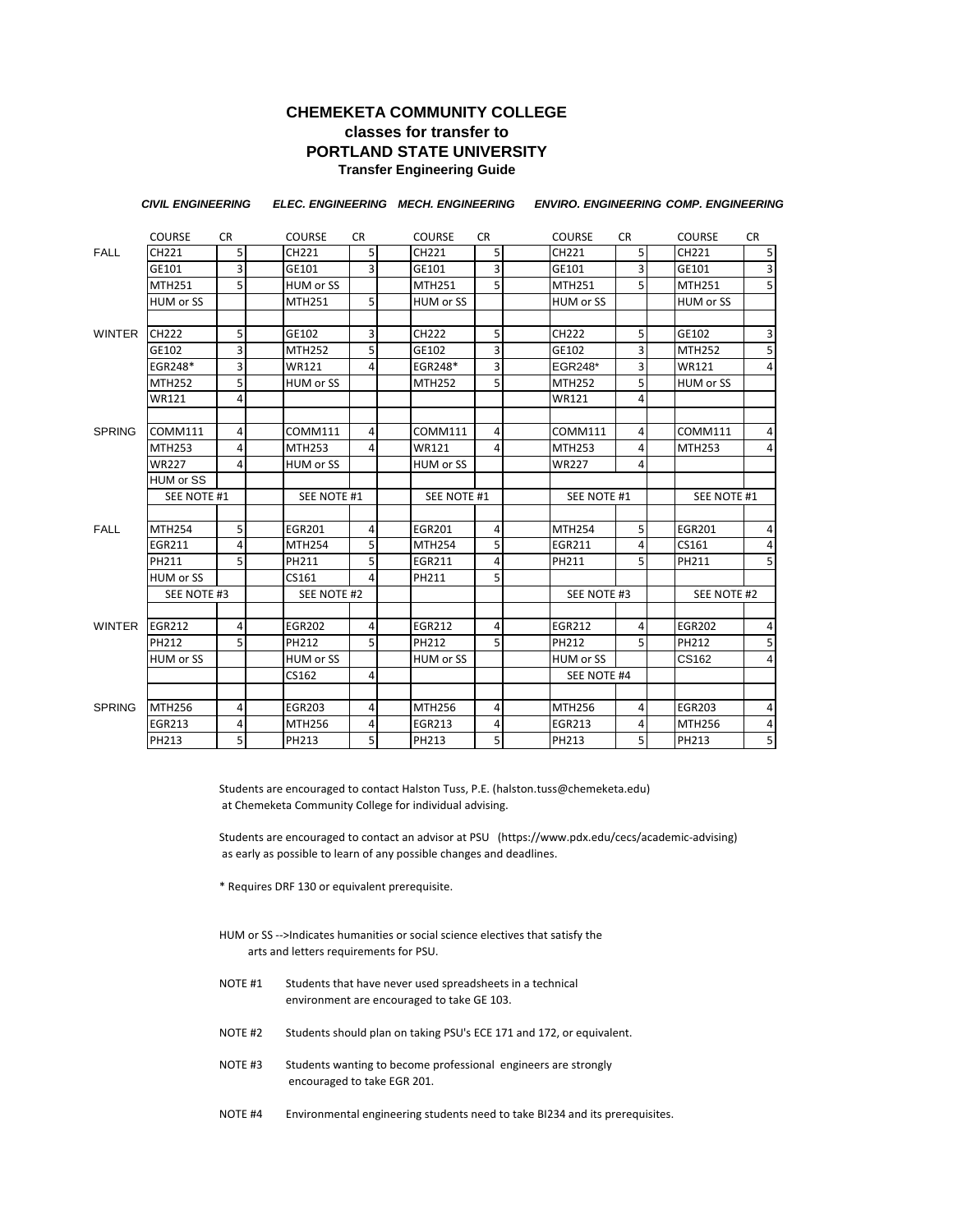### **CHEMEKETA COMMUNITY COLLEGE classes for transfer to OREGON INSTITUTE of TECHNOLOGY Transfer Engineering Guide** *for*

#### *CIVIL ENGINEERING*

|               | <b>First Year</b> |     | <b>Second Year</b> |     |  |  |
|---------------|-------------------|-----|--------------------|-----|--|--|
|               | <b>COURSE</b>     | CR. | <b>COURSE</b>      | CR. |  |  |
| <b>FALL</b>   | CH221             | 4   | <b>MTH254</b>      | 5   |  |  |
|               | GE101             | 3   | EGR211             | 4   |  |  |
|               | MTH251            | 5   | PH211              | 5   |  |  |
|               |                   |     | <b>MTH243</b>      | 4   |  |  |
|               |                   |     |                    |     |  |  |
| <b>WINTER</b> | CH222             | 4   | PH212              | 5   |  |  |
|               | <b>MTH252</b>     | 5   | <b>WR227</b>       | 4   |  |  |
|               | WR121             | 4   | <b>MTH244</b>      | 4   |  |  |
|               | GE102             | 3   | HUM or SS          |     |  |  |
|               |                   |     |                    |     |  |  |
| <b>SPRING</b> | COMM111           | 4   | <b>MTH256</b>      | 4   |  |  |
|               | <b>WR122</b>      | 4   | <b>EGR213</b>      | 4   |  |  |
|               | HUM or SS         |     | PH213              | 5   |  |  |
|               | SEE NOTE #1       |     | HUM or SS          |     |  |  |

Students are encouraged to work CVL143 and 144 into their schedules before leaving Chemeketa Community College.

Students are encouraged to contact Halston Tuss, P.E. (halston.tuss@chemeketa.edu) at Chemeketa Community College for individual advising.

NOTE #1 Students that have never used spreadsheets in a technical environment are encouraged to take GE 103.

Students are encouraged to contact an advisor at OIT as early as possible to make contacts and learn of any possible changes.

HUM or SS - Indicates humanities or social science electives that satisfy the OIT requirements.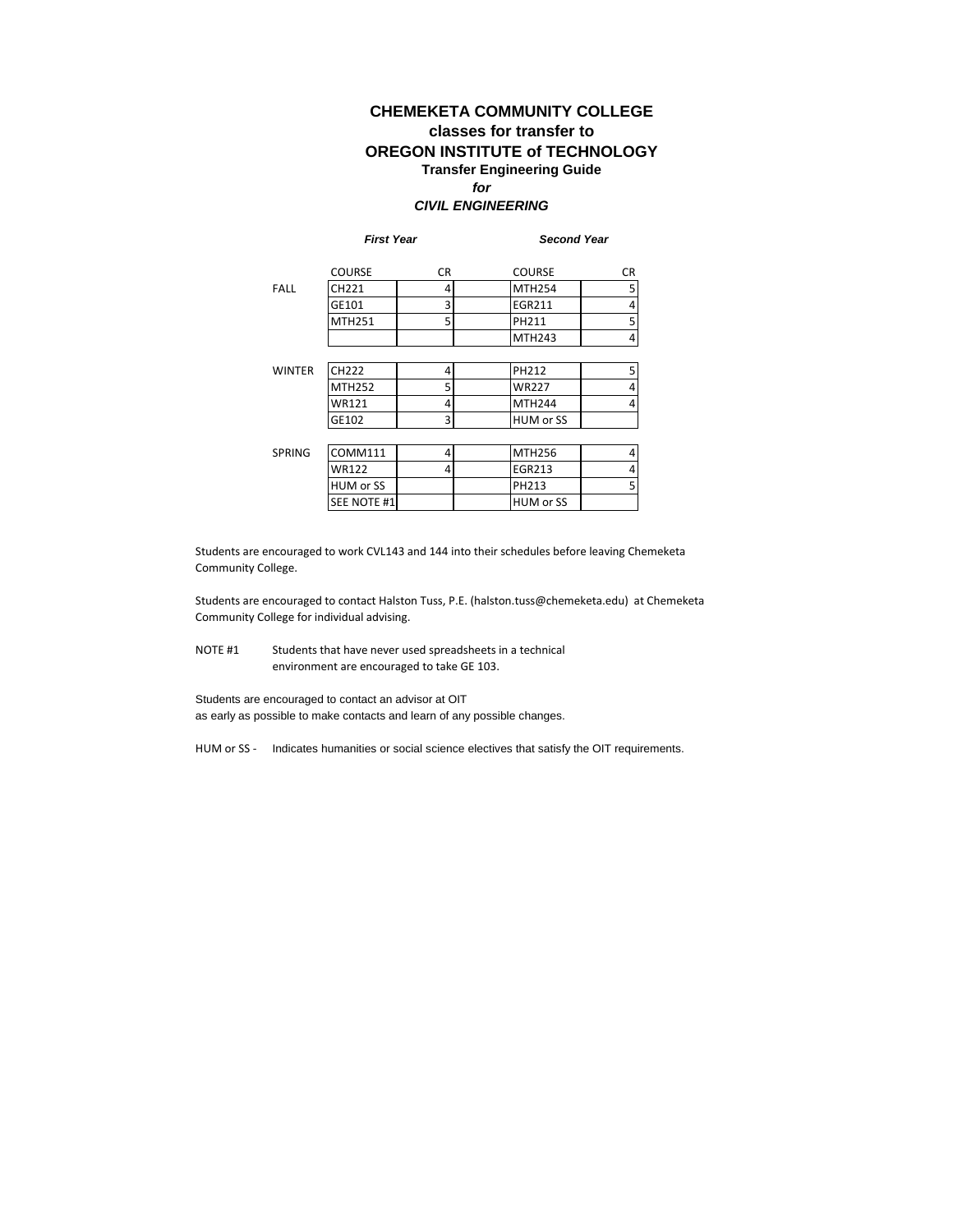#### **CHEMEKETA COMMUNITY COLLEGE classes for transfer to OREGON STATE UNIVERSITY Transfer Engineering Guide**

#### *INDUSTRIAL*

|               | <b>CIVIL</b>  |                | <b>ELECTRICAL &amp;</b><br><b>COMPUTER</b> |                |               | <b>MECHANICAL</b> |                    | or<br><b>MANUFACTURING</b> |                    | <b>ENERGY SYSTEMS</b> |               | <b>ARCHITECTURAL</b> |  |
|---------------|---------------|----------------|--------------------------------------------|----------------|---------------|-------------------|--------------------|----------------------------|--------------------|-----------------------|---------------|----------------------|--|
|               |               |                |                                            |                |               |                   |                    |                            |                    |                       |               |                      |  |
|               |               |                |                                            |                |               |                   |                    | (systems)                  |                    |                       |               |                      |  |
|               | <b>COURSE</b> | <b>CR</b>      | <b>COURSE</b>                              | CR             | <b>COURSE</b> | CR.               | <b>COURSE</b>      | <b>CR</b>                  | <b>COURSE</b>      | CR.                   | <b>COURSE</b> | CR                   |  |
| <b>FALL</b>   | BI101**       | 4              | BI101**                                    | 4              | BI101**       | 4                 | BI101**            | 4                          | BI101**            | $\overline{4}$        | BI101**       | $\overline{4}$       |  |
|               | CH201         | $\overline{4}$ | CH201                                      | 4              | CH201         | $\overline{4}$    | CH201              | 4                          | CH201              | 4                     | CH201         | $\overline{4}$       |  |
|               | GE101         | 3              | GE101                                      | 3              | GE101         | 3                 | GE101              | 3                          | GE101              | 3                     | GE101         | 3                    |  |
|               | <b>MTH251</b> | 5              | <b>MTH251</b>                              | 5              | <b>MTH251</b> | 5                 | MTH251             | 5                          | MTH251             | 5                     | <b>MTH251</b> | 5                    |  |
|               | HUM or SS     |                | HUM or SS                                  |                | HUM or SS     |                   | HUM or SS          |                            | HUM or SS          |                       | HUM or SS     |                      |  |
|               |               |                |                                            |                |               |                   |                    |                            |                    |                       |               |                      |  |
| <b>WINTER</b> | CH202         | $\overline{4}$ | GE102                                      | 3              | CH202         | 4                 | CH202              | 4                          | CH202              | 4                     | GE102         | 3                    |  |
|               | GE102         | 3              | MTH 231                                    | $\overline{4}$ | GE102         | 3                 | GE102              | 3                          | GE102              | 3                     | EGR248*       | $\overline{3}$       |  |
|               | EGR248*       | 3              | <b>MTH252</b>                              | 5 <sub>5</sub> | EGR248*       | 3                 | EGR248*            | 3                          | <b>MTH252</b>      | 5                     | <b>MTH252</b> | 5                    |  |
|               | <b>MTH252</b> | 5              | <b>WR121</b>                               | 4              | MTH252        | 5                 | <b>MTH252</b>      | 5                          | <b>WR121</b>       | 4                     | <b>WR121</b>  | 4                    |  |
|               | <b>WR121</b>  | 4              | <b>HUM or SS</b>                           |                | <b>WR121</b>  | 4                 | <b>WR121</b>       | 4                          | NOTE <sub>#4</sub> |                       |               |                      |  |
|               |               |                |                                            |                |               |                   |                    |                            |                    |                       |               |                      |  |
| <b>SPRING</b> | COMM111       | $\overline{4}$ | COMM111                                    | 4              | COMM111       | 4                 | COMM111            | 4                          | COMM111            | 4                     | COMM111       | $\overline{4}$       |  |
|               | GE103         | 3              | GE103                                      | $\overline{3}$ | GE103         | 3                 | GE103              | 3                          | GE103              | 3                     | GE103         | $\overline{3}$       |  |
|               | <b>MTH253</b> | 5              | MTH253                                     | 5 <sub>1</sub> | <b>MTH253</b> | 5                 | WR227              | 4                          | <b>MTH253</b>      | 5                     | <b>MTH253</b> | 5                    |  |
|               | <b>WR227</b>  | 4              | <b>WR227</b>                               | $\overline{4}$ | <b>WR227</b>  | $\overline{4}$    | <b>HPE295</b>      | 3                          | <b>WR227</b>       | 4                     | <b>WR227</b>  | $\overline{4}$       |  |
|               | <b>HPE295</b> | 3              | <b>HPE295</b>                              | 3              | <b>HPE295</b> | 3                 | <b>HUM or SS</b>   |                            | <b>HPE295</b>      | 3                     | <b>HPE295</b> | 3                    |  |
|               |               |                | HUM or SS                                  |                |               |                   |                    |                            |                    |                       |               |                      |  |
|               |               |                |                                            |                |               |                   |                    |                            |                    |                       |               |                      |  |
| <b>FALL</b>   | <b>EGR201</b> | $\overline{4}$ | <b>EGR201</b>                              | 4              | <b>EGR201</b> | 4                 | <b>EGR201</b>      | 4                          | <b>EGR201</b>      | 4                     | <b>EGR201</b> | 4                    |  |
|               | <b>MTH254</b> | 5              | <b>MTH254</b>                              | 5 <sub>1</sub> | <b>MTH254</b> | 5                 | <b>MTH254</b>      | 5                          | <b>MTH254</b>      | 5                     | <b>MTH254</b> | 5                    |  |
|               | <b>EGR211</b> | 4              | NOTE #1                                    |                | <b>EGR211</b> | 4                 | <b>EGR211</b>      | 4                          | EGR211             | 4                     | EGR211        | $\overline{4}$       |  |
|               | PH211         | 5              | PH211                                      | 5              | PH211         | 5                 | PH211              | 5                          | PH211              | 5                     | PH211         | 5                    |  |
|               | HUM or SS     |                | CS161                                      | 4              | HUM or SS     |                   |                    |                            | HUM or SS          |                       | HUM or SS     |                      |  |
|               |               |                |                                            |                |               |                   |                    |                            |                    |                       |               |                      |  |
| <b>WINTER</b> | <b>EGR212</b> | 4              | <b>EGR202</b>                              | 4              | <b>EGR202</b> | 4                 | <b>EGR212</b>      | 4                          | <b>EGR202</b>      | 4                     | <b>EGR212</b> | 4                    |  |
|               | PH212         | 5              | <b>MTH255</b>                              | 4              | <b>EGR212</b> | $\overline{4}$    | PH212              | 5                          | <b>EGR212</b>      | 4                     | PH212         | 5                    |  |
|               | <b>DRF220</b> | $\overline{2}$ | CS162                                      | 4              | PH212         | 5                 | <b>HUM or SS</b>   |                            | PH212              | 5                     | HUM or SS     |                      |  |
|               | HUM or SS     |                | PH212                                      | 5              | HUM or SS     |                   | HUM or SS          |                            | HUM or SS          |                       | HUM or SS     |                      |  |
|               | HUM or SS     |                | HUM or SS                                  |                | HUM or SS     |                   | NOTE <sub>#3</sub> |                            | HUM or SS          |                       |               |                      |  |
|               |               |                |                                            |                |               |                   |                    |                            |                    |                       |               |                      |  |
| <b>SPRING</b> | <b>MTH256</b> | $\overline{4}$ | <b>EGR203</b>                              | 4              | MTH256        | 4                 | MTH256             | 4                          | MTH256             | 4                     | MTH256        | $\overline{4}$       |  |
|               | <b>EGR213</b> | $\overline{4}$ | <b>MTH256</b>                              | $\overline{4}$ | EGR213        | $\overline{4}$    | EGR213             | 4                          | PH213              | 5                     | <b>EGR213</b> | $\overline{4}$       |  |
|               | PH213         | 5              | PH213                                      | 5              | PH213         | 5                 | PH213              | 5                          | <b>EGR214</b>      | 3                     | <b>EGR214</b> | 3                    |  |
|               | <b>EGR214</b> | 3              | NOTE #2                                    |                | <b>EGR214</b> | $\overline{3}$    | HUM or SS          |                            | HUM or SS          |                       | HUM or SS     |                      |  |
|               | HUM or SS     |                | CS260                                      | 4              | HUM or SS     |                   |                    |                            |                    |                       |               |                      |  |
|               |               |                | <b>HUM or SS</b>                           |                |               |                   |                    |                            |                    |                       |               |                      |  |

Students are encouraged to contact Halston Tuss, P.E. (halston.tuss@chemeketa.edu) at Chemeketa Community College for individual advising or for help with engineering disciplines not shown above.

Students are encouraged to contact an advisor at OSU (http://engr.oregonstate.edu/) as early as possible to make contacts and learn of any possible changes.

HUM or SS - Indicates humanities or social science electives that satisfy the Western Culture, Cultural Diversity, Literature and Arts, Social Processes and Institutions and Difference/Power/Discrimination categories in the Perspectives section of OSU's Baccalaureate Core. See the last page of this guide. No more than two courses may be from the same department. *Mechanical Engineering requires EC 201or EC 202 for the Social Processes and Institutions category. Civil Engineering requires EC 201 for the Social Processes and Institutions category. Energy Systems Engineering requires EC 201 for the Social Processes and Institutions category. Architectural Engineering requires EC 201 for the Social Processes and Institutions category. Architectural Engineering also requires PHL 203 for the Western Culture category.*

- NOTE #1 Electrical & Computer Engineering students wanting to become professional engineers or to take classes in Energy Systems, Robotics and Control are strongly encouraged to take EGR 211 and EGR 212.
- NOTE #2 Electrical & Computer Engineering students are strongly encouraged to take EGR 214. While the classes will not transfer directly, the material will be foundational for Junior and Senior study. It is also recommended that Electrical & Computer Engineering students take OSU's ECE271 & 272 or an equivalent at another institution to prepare for Junior level study.
- NOTE #3 Industrial or Manufacturing Engineering students are encouraged to take OSU's ME250, IE212, ENGR390, IE255 and IE / MFGE 285 at OSU before their Junior year.
- NOTE #4 Energy Systems Engineering students are encouraged to take OSU's IE212 and BA215 at OSU before their Junior year.

\* Requires DRF 130 or equivalent prerequisite.

\*\* To satisfy OSU's Baccalaureate Core. See the last page of this guide.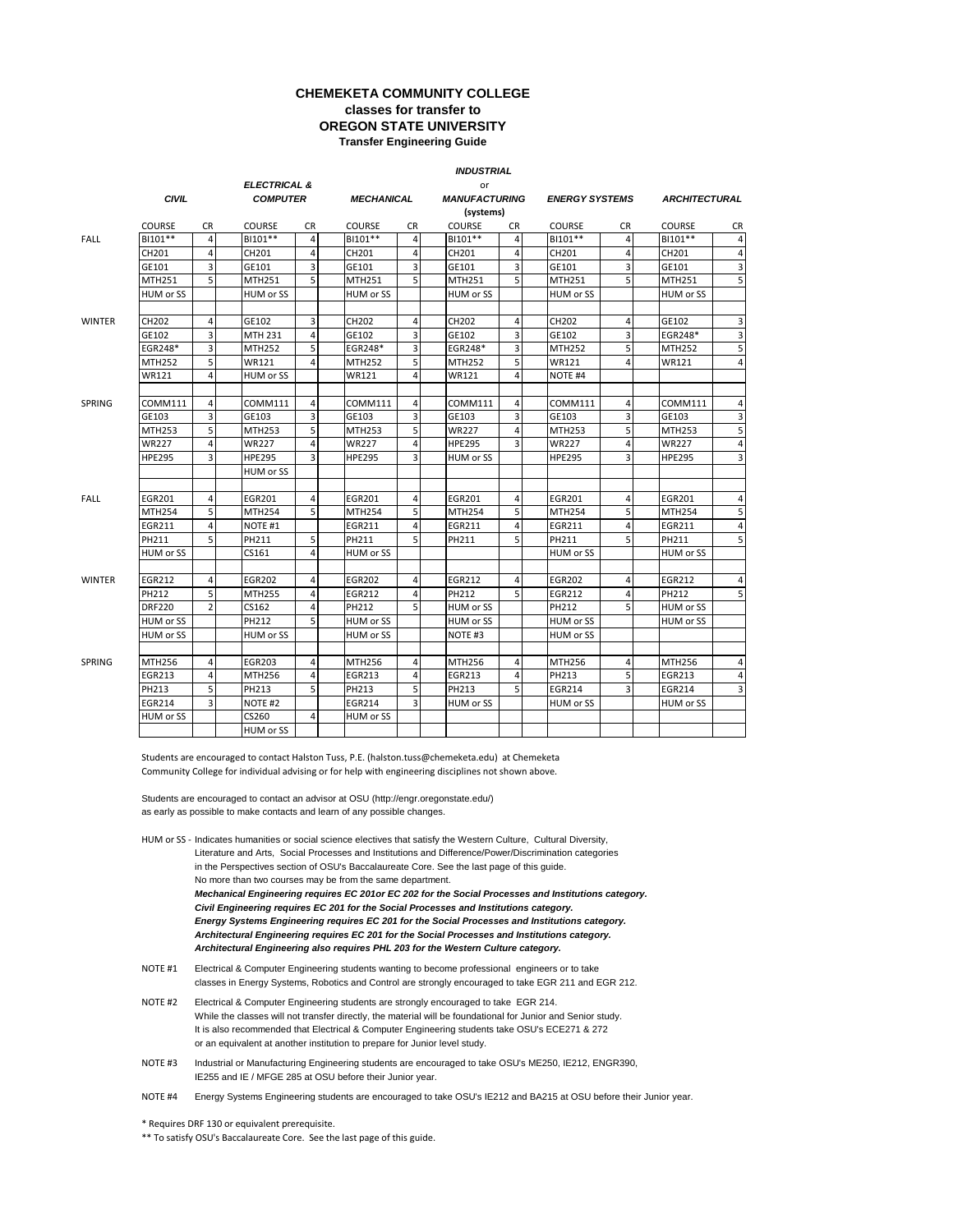#### **CHEMEKETA COMMUNITY COLLEGE classes for transfer to OREGON STATE UNIVERSITY Transfer Engineering Guide**

| <b>COURSE</b><br>CR<br><b>COURSE</b><br>CR<br><b>COURSE</b><br>CR<br>5 <sup>1</sup><br>5<br><b>FALL</b><br>CH221<br>CH221<br>CH221<br>3<br>3<br>GE101<br>GE101<br>GE101<br>$\overline{5}$<br>5<br><b>MTH251</b><br>MTH251<br><b>MTH251</b><br>HUM or SS<br>HUM or SS<br>HUM or SS<br><b>HPE295</b><br>3<br><b>HPE295</b><br>3<br><b>HPE295</b><br>5<br>5<br>5<br><b>WINTER</b><br><b>CH222</b><br>CH222<br><b>CH222</b><br>3<br>3<br>3<br>GE102<br>GE102<br>GE102<br>5<br>EGR248*<br>3<br>MTH252<br><b>MTH252</b><br>5<br>5<br><b>WR121</b><br>4<br><b>WR121</b><br>4<br>MTH252<br>$\overline{\mathbf{4}}$<br>HUM or SS<br>HUM or SS<br>WR121<br>HUM or SS<br><b>COMM111</b><br>4<br>COMM111<br>4<br>COMM111<br><b>SPRING</b><br>3<br>3<br>GE103<br>GE103<br>GE103<br>5<br>5<br>MTH253<br>MTH253<br><b>MTH253</b><br>4<br>4<br><b>WR227</b><br><b>WR227</b><br><b>WR227</b><br>5<br>5<br>CH223<br>CH223<br>CH223<br><b>FALL</b><br>4<br>HUM or SS<br><b>EGR201</b><br><b>EGR201</b><br>4<br>5<br>5<br><b>MTH254</b><br><b>MTH254</b><br>5<br><b>MTH254</b><br>4<br>4<br>$\overline{4}$<br>EGR211<br>EGR211<br>EGR211<br>5<br>5<br>5<br>PH211<br>PH211<br>PH211<br>4<br>4<br>CH241<br>CH241<br>CH241<br>4<br>$\mathbf{1}$<br>$\mathbf 1$<br><b>CH241B</b><br>CH241B<br><b>CH241B</b><br>NOTE #1<br>NOTE #1<br>NOTE <sub>#1</sub><br>CH242<br>4<br>4<br><b>WINTER</b><br>CH242<br>CH242<br>4<br>$\mathbf{1}$<br>$\mathbf{1}$<br><b>CH242B</b><br><b>CH242B</b><br><b>CH242B</b><br>1<br>5<br>5<br>PH212<br>PH212<br>5<br>PH212<br>4<br>HUM or SS<br>HUM or SS<br>EGR212<br>HUM or SS<br>HUM or SS<br>HUM or SS<br><b>BI230</b><br>4<br>4<br><b>BI230</b><br>BI230<br>4<br>4<br>4<br><b>SPRING</b><br><b>MTH256</b><br>MTH256<br><b>MTH256</b><br>5<br>PH213<br>4<br>PH213<br>EGR213<br>5<br>HUM or SS<br>PH213<br>HUM or SS<br>HUM or SS<br>NOTE #2 | <b>CHEMICAL</b> |  | <b>ENVIRONMENTAL</b> | <b>BIOENGINEERING</b> |                |  |
|---------------------------------------------------------------------------------------------------------------------------------------------------------------------------------------------------------------------------------------------------------------------------------------------------------------------------------------------------------------------------------------------------------------------------------------------------------------------------------------------------------------------------------------------------------------------------------------------------------------------------------------------------------------------------------------------------------------------------------------------------------------------------------------------------------------------------------------------------------------------------------------------------------------------------------------------------------------------------------------------------------------------------------------------------------------------------------------------------------------------------------------------------------------------------------------------------------------------------------------------------------------------------------------------------------------------------------------------------------------------------------------------------------------------------------------------------------------------------------------------------------------------------------------------------------------------------------------------------------------------------------------------------------------------------------------------------------------------------------------------------------------------------------------------------------------------------------------------------|-----------------|--|----------------------|-----------------------|----------------|--|
|                                                                                                                                                                                                                                                                                                                                                                                                                                                                                                                                                                                                                                                                                                                                                                                                                                                                                                                                                                                                                                                                                                                                                                                                                                                                                                                                                                                                                                                                                                                                                                                                                                                                                                                                                                                                                                                   |                 |  |                      |                       |                |  |
|                                                                                                                                                                                                                                                                                                                                                                                                                                                                                                                                                                                                                                                                                                                                                                                                                                                                                                                                                                                                                                                                                                                                                                                                                                                                                                                                                                                                                                                                                                                                                                                                                                                                                                                                                                                                                                                   |                 |  |                      |                       | 5              |  |
|                                                                                                                                                                                                                                                                                                                                                                                                                                                                                                                                                                                                                                                                                                                                                                                                                                                                                                                                                                                                                                                                                                                                                                                                                                                                                                                                                                                                                                                                                                                                                                                                                                                                                                                                                                                                                                                   |                 |  |                      |                       | 3              |  |
|                                                                                                                                                                                                                                                                                                                                                                                                                                                                                                                                                                                                                                                                                                                                                                                                                                                                                                                                                                                                                                                                                                                                                                                                                                                                                                                                                                                                                                                                                                                                                                                                                                                                                                                                                                                                                                                   |                 |  |                      |                       | 5              |  |
|                                                                                                                                                                                                                                                                                                                                                                                                                                                                                                                                                                                                                                                                                                                                                                                                                                                                                                                                                                                                                                                                                                                                                                                                                                                                                                                                                                                                                                                                                                                                                                                                                                                                                                                                                                                                                                                   |                 |  |                      |                       |                |  |
|                                                                                                                                                                                                                                                                                                                                                                                                                                                                                                                                                                                                                                                                                                                                                                                                                                                                                                                                                                                                                                                                                                                                                                                                                                                                                                                                                                                                                                                                                                                                                                                                                                                                                                                                                                                                                                                   |                 |  |                      |                       | 3              |  |
|                                                                                                                                                                                                                                                                                                                                                                                                                                                                                                                                                                                                                                                                                                                                                                                                                                                                                                                                                                                                                                                                                                                                                                                                                                                                                                                                                                                                                                                                                                                                                                                                                                                                                                                                                                                                                                                   |                 |  |                      |                       |                |  |
|                                                                                                                                                                                                                                                                                                                                                                                                                                                                                                                                                                                                                                                                                                                                                                                                                                                                                                                                                                                                                                                                                                                                                                                                                                                                                                                                                                                                                                                                                                                                                                                                                                                                                                                                                                                                                                                   |                 |  |                      |                       |                |  |
|                                                                                                                                                                                                                                                                                                                                                                                                                                                                                                                                                                                                                                                                                                                                                                                                                                                                                                                                                                                                                                                                                                                                                                                                                                                                                                                                                                                                                                                                                                                                                                                                                                                                                                                                                                                                                                                   |                 |  |                      |                       |                |  |
|                                                                                                                                                                                                                                                                                                                                                                                                                                                                                                                                                                                                                                                                                                                                                                                                                                                                                                                                                                                                                                                                                                                                                                                                                                                                                                                                                                                                                                                                                                                                                                                                                                                                                                                                                                                                                                                   |                 |  |                      |                       |                |  |
|                                                                                                                                                                                                                                                                                                                                                                                                                                                                                                                                                                                                                                                                                                                                                                                                                                                                                                                                                                                                                                                                                                                                                                                                                                                                                                                                                                                                                                                                                                                                                                                                                                                                                                                                                                                                                                                   |                 |  |                      |                       |                |  |
|                                                                                                                                                                                                                                                                                                                                                                                                                                                                                                                                                                                                                                                                                                                                                                                                                                                                                                                                                                                                                                                                                                                                                                                                                                                                                                                                                                                                                                                                                                                                                                                                                                                                                                                                                                                                                                                   |                 |  |                      |                       |                |  |
|                                                                                                                                                                                                                                                                                                                                                                                                                                                                                                                                                                                                                                                                                                                                                                                                                                                                                                                                                                                                                                                                                                                                                                                                                                                                                                                                                                                                                                                                                                                                                                                                                                                                                                                                                                                                                                                   |                 |  |                      |                       |                |  |
|                                                                                                                                                                                                                                                                                                                                                                                                                                                                                                                                                                                                                                                                                                                                                                                                                                                                                                                                                                                                                                                                                                                                                                                                                                                                                                                                                                                                                                                                                                                                                                                                                                                                                                                                                                                                                                                   |                 |  |                      |                       | 4              |  |
|                                                                                                                                                                                                                                                                                                                                                                                                                                                                                                                                                                                                                                                                                                                                                                                                                                                                                                                                                                                                                                                                                                                                                                                                                                                                                                                                                                                                                                                                                                                                                                                                                                                                                                                                                                                                                                                   |                 |  |                      |                       | 3              |  |
|                                                                                                                                                                                                                                                                                                                                                                                                                                                                                                                                                                                                                                                                                                                                                                                                                                                                                                                                                                                                                                                                                                                                                                                                                                                                                                                                                                                                                                                                                                                                                                                                                                                                                                                                                                                                                                                   |                 |  |                      |                       | 5              |  |
|                                                                                                                                                                                                                                                                                                                                                                                                                                                                                                                                                                                                                                                                                                                                                                                                                                                                                                                                                                                                                                                                                                                                                                                                                                                                                                                                                                                                                                                                                                                                                                                                                                                                                                                                                                                                                                                   |                 |  |                      |                       | $\overline{4}$ |  |
|                                                                                                                                                                                                                                                                                                                                                                                                                                                                                                                                                                                                                                                                                                                                                                                                                                                                                                                                                                                                                                                                                                                                                                                                                                                                                                                                                                                                                                                                                                                                                                                                                                                                                                                                                                                                                                                   |                 |  |                      |                       | 5              |  |
|                                                                                                                                                                                                                                                                                                                                                                                                                                                                                                                                                                                                                                                                                                                                                                                                                                                                                                                                                                                                                                                                                                                                                                                                                                                                                                                                                                                                                                                                                                                                                                                                                                                                                                                                                                                                                                                   |                 |  |                      |                       |                |  |
|                                                                                                                                                                                                                                                                                                                                                                                                                                                                                                                                                                                                                                                                                                                                                                                                                                                                                                                                                                                                                                                                                                                                                                                                                                                                                                                                                                                                                                                                                                                                                                                                                                                                                                                                                                                                                                                   |                 |  |                      |                       |                |  |
|                                                                                                                                                                                                                                                                                                                                                                                                                                                                                                                                                                                                                                                                                                                                                                                                                                                                                                                                                                                                                                                                                                                                                                                                                                                                                                                                                                                                                                                                                                                                                                                                                                                                                                                                                                                                                                                   |                 |  |                      |                       |                |  |
|                                                                                                                                                                                                                                                                                                                                                                                                                                                                                                                                                                                                                                                                                                                                                                                                                                                                                                                                                                                                                                                                                                                                                                                                                                                                                                                                                                                                                                                                                                                                                                                                                                                                                                                                                                                                                                                   |                 |  |                      |                       |                |  |
|                                                                                                                                                                                                                                                                                                                                                                                                                                                                                                                                                                                                                                                                                                                                                                                                                                                                                                                                                                                                                                                                                                                                                                                                                                                                                                                                                                                                                                                                                                                                                                                                                                                                                                                                                                                                                                                   |                 |  |                      |                       |                |  |
|                                                                                                                                                                                                                                                                                                                                                                                                                                                                                                                                                                                                                                                                                                                                                                                                                                                                                                                                                                                                                                                                                                                                                                                                                                                                                                                                                                                                                                                                                                                                                                                                                                                                                                                                                                                                                                                   |                 |  |                      |                       |                |  |
|                                                                                                                                                                                                                                                                                                                                                                                                                                                                                                                                                                                                                                                                                                                                                                                                                                                                                                                                                                                                                                                                                                                                                                                                                                                                                                                                                                                                                                                                                                                                                                                                                                                                                                                                                                                                                                                   |                 |  |                      |                       | 1              |  |
|                                                                                                                                                                                                                                                                                                                                                                                                                                                                                                                                                                                                                                                                                                                                                                                                                                                                                                                                                                                                                                                                                                                                                                                                                                                                                                                                                                                                                                                                                                                                                                                                                                                                                                                                                                                                                                                   |                 |  |                      |                       |                |  |
|                                                                                                                                                                                                                                                                                                                                                                                                                                                                                                                                                                                                                                                                                                                                                                                                                                                                                                                                                                                                                                                                                                                                                                                                                                                                                                                                                                                                                                                                                                                                                                                                                                                                                                                                                                                                                                                   |                 |  |                      |                       |                |  |
|                                                                                                                                                                                                                                                                                                                                                                                                                                                                                                                                                                                                                                                                                                                                                                                                                                                                                                                                                                                                                                                                                                                                                                                                                                                                                                                                                                                                                                                                                                                                                                                                                                                                                                                                                                                                                                                   |                 |  |                      |                       |                |  |
|                                                                                                                                                                                                                                                                                                                                                                                                                                                                                                                                                                                                                                                                                                                                                                                                                                                                                                                                                                                                                                                                                                                                                                                                                                                                                                                                                                                                                                                                                                                                                                                                                                                                                                                                                                                                                                                   |                 |  |                      |                       |                |  |
|                                                                                                                                                                                                                                                                                                                                                                                                                                                                                                                                                                                                                                                                                                                                                                                                                                                                                                                                                                                                                                                                                                                                                                                                                                                                                                                                                                                                                                                                                                                                                                                                                                                                                                                                                                                                                                                   |                 |  |                      |                       |                |  |
|                                                                                                                                                                                                                                                                                                                                                                                                                                                                                                                                                                                                                                                                                                                                                                                                                                                                                                                                                                                                                                                                                                                                                                                                                                                                                                                                                                                                                                                                                                                                                                                                                                                                                                                                                                                                                                                   |                 |  |                      |                       |                |  |
|                                                                                                                                                                                                                                                                                                                                                                                                                                                                                                                                                                                                                                                                                                                                                                                                                                                                                                                                                                                                                                                                                                                                                                                                                                                                                                                                                                                                                                                                                                                                                                                                                                                                                                                                                                                                                                                   |                 |  |                      |                       |                |  |
|                                                                                                                                                                                                                                                                                                                                                                                                                                                                                                                                                                                                                                                                                                                                                                                                                                                                                                                                                                                                                                                                                                                                                                                                                                                                                                                                                                                                                                                                                                                                                                                                                                                                                                                                                                                                                                                   |                 |  |                      |                       |                |  |
|                                                                                                                                                                                                                                                                                                                                                                                                                                                                                                                                                                                                                                                                                                                                                                                                                                                                                                                                                                                                                                                                                                                                                                                                                                                                                                                                                                                                                                                                                                                                                                                                                                                                                                                                                                                                                                                   |                 |  |                      |                       | 4              |  |
|                                                                                                                                                                                                                                                                                                                                                                                                                                                                                                                                                                                                                                                                                                                                                                                                                                                                                                                                                                                                                                                                                                                                                                                                                                                                                                                                                                                                                                                                                                                                                                                                                                                                                                                                                                                                                                                   |                 |  |                      |                       | 5              |  |
|                                                                                                                                                                                                                                                                                                                                                                                                                                                                                                                                                                                                                                                                                                                                                                                                                                                                                                                                                                                                                                                                                                                                                                                                                                                                                                                                                                                                                                                                                                                                                                                                                                                                                                                                                                                                                                                   |                 |  |                      |                       | 3              |  |
|                                                                                                                                                                                                                                                                                                                                                                                                                                                                                                                                                                                                                                                                                                                                                                                                                                                                                                                                                                                                                                                                                                                                                                                                                                                                                                                                                                                                                                                                                                                                                                                                                                                                                                                                                                                                                                                   |                 |  |                      |                       |                |  |

Students are encouraged to contact Halston Tuss, P.E. (halston.tuss@chemeketa.edu) at Chemeketa Community College for individual advising or for help with engineering disciplines not shown above.

Students are encouraged to contact an advisor at OSU (http://engr.oregonstate.edu/) as early as possible to make contacts and learn of any possible changes.

- HUM or SS Indicates humanities or social science electives that satisfy the Western Culture, Cultural Diversity, Literature and Arts, Social Processes and Institutions and Difference/Power/Discrimination categories in the Perspectives section of OSU's Baccalaureate Core. See the last page of this guide. No more than two courses may be from the same department.
- NOTE #1 Chemical, Environmental, and BioEngineering all have a sequence of second year classes not offered at Chemeketa. Contact OSU for more details on an online option, CBEE 280.
- NOTE #2 It is also recommended that Bio Engineering students take OSU's BI231 and 233 or an equivalent at another institution to prepare for Junior level study.

\* Requires DRF 130 or equivalent prerequisite.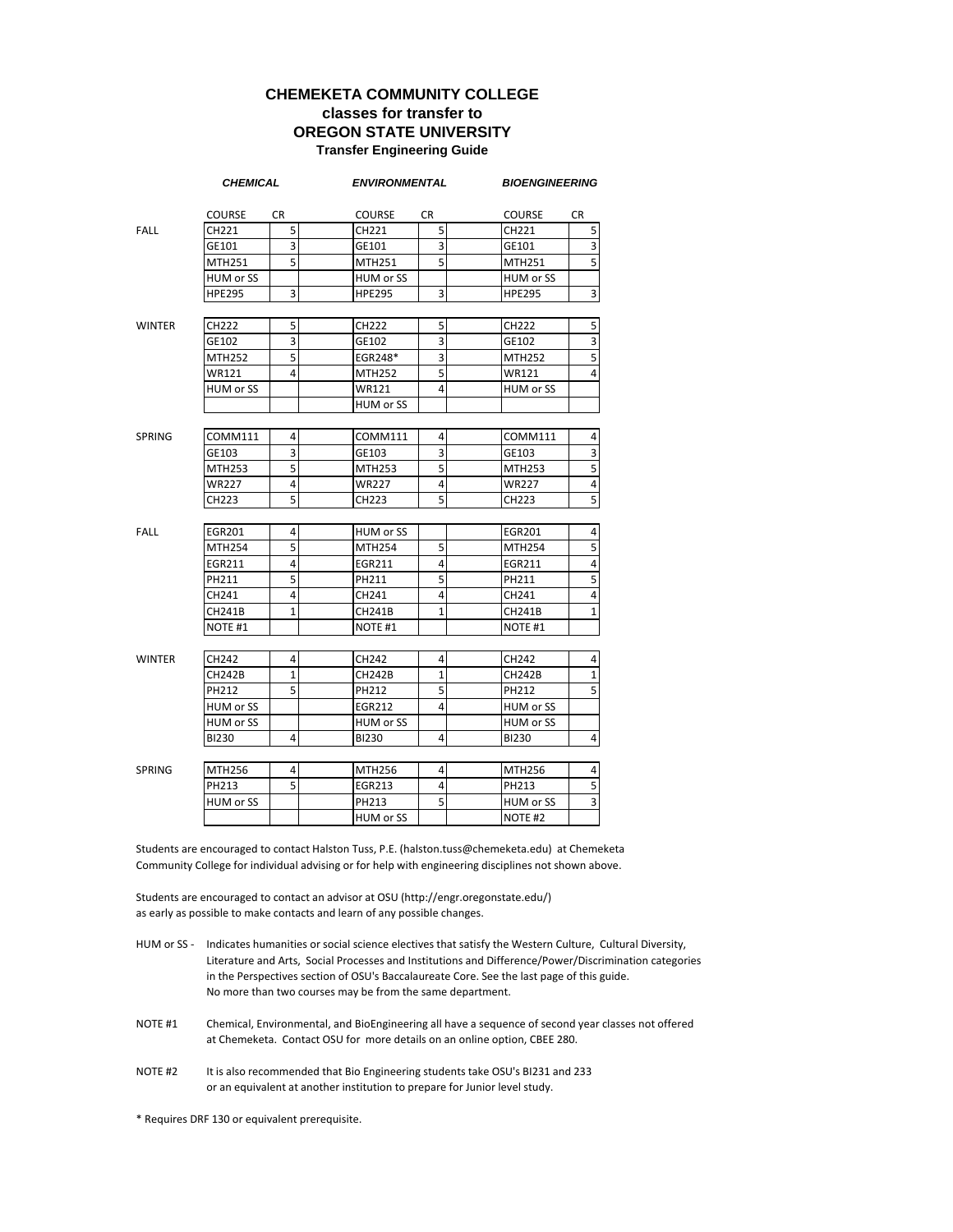# **CHEMEKETA COMMUNITY COLLEGE classes for transfer to OREGON STATE UNIVERSITY Transfer Engineering Guide**

#### **Construction Engineering Management**

|               | <b>First Year</b> |     |               | <b>Second Year</b> |  |  |  |
|---------------|-------------------|-----|---------------|--------------------|--|--|--|
|               | <b>COURSE</b>     | CR. | <b>COURSE</b> | CR.                |  |  |  |
| <b>FALL</b>   | BI101****         | 4   | EGR211        | 4                  |  |  |  |
|               | CH201             | 4   | PH211         | 5                  |  |  |  |
|               | GE101             | 3   | COMM111       | 4                  |  |  |  |
|               | HUM or SS         |     |               |                    |  |  |  |
|               |                   |     |               |                    |  |  |  |
| <b>WINTER</b> | GE102             | 3   | PH212         | 5                  |  |  |  |
|               | EGR248*           | 3   |               |                    |  |  |  |
|               | MTH251**          | 5   |               |                    |  |  |  |
|               | WR121             | 4   |               |                    |  |  |  |
|               |                   |     |               |                    |  |  |  |
| <b>SPRING</b> | GE103             | 3   | EGR213        | 4                  |  |  |  |
|               | <b>MTH252</b>     | 5   | HUM or SS     |                    |  |  |  |
|               | <b>WR227</b>      | 4   | HUM or SS     |                    |  |  |  |
|               | <b>HPE295</b>     | 3   | EGR214        | 3                  |  |  |  |

In addition to the above classes the following classes will transfer to OSU to help the student prepare themselves for Junior level study. They have not been placed in in a particular term as they are offered in a variety of formats and at a variety of times. It is recommended that students take the BA classes in their second year of study after the GE sequence.

> EC201 EC202 PHL203 BA211, BA212 and BA213\*\*\* BA226

Students are encouraged to contact Halston Tuss, P.E. (halston.tuss@chemeketa.edu) at Chemeketa Community College for individual advising.

Students are encouraged to contact an advisor at OSU (http://engr.oregonstate.edu/) as early as possible to make contacts and learn of any possible changes.

HUM or SS - Indicates humanities or social science electives that satisfy the Cultural Diversity, Literature and Arts and Difference power and Discrimination categories in the Perspectives section of OSU's Baccalaureate Core. No more than two courses may be from the same department. See the last page of this guide.

\* Requires a prerequisite of DRF130

- \*\* Requires a prerequisite of MTH112
- \*\*\* The Chemeketa BA211, 212, 213 sequence may be replaced with OSU's BA315 at OSU.
- \*\*\*\* To satisfy OSU's Baccalaureate Core. See the last page of this guide.